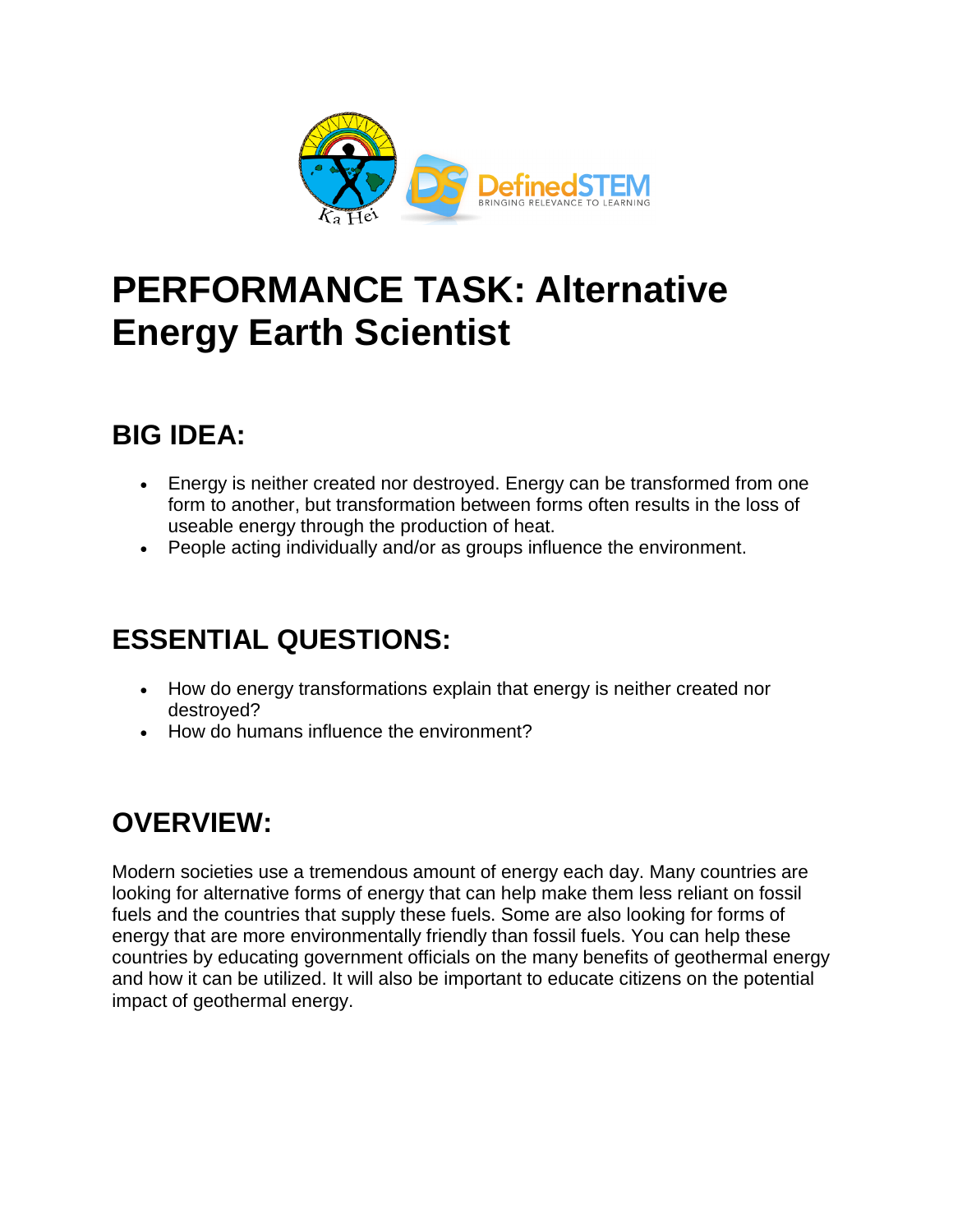# **GOAL:**

The government of a Caribbean nation is looking to become less dependent on fossil fuels, and government officials have shown an interest in geothermal energy. You have been asked to provide information related to geothermal energy to these officials so they can make an informed decision regarding future energy endeavors.

# **ROLE:**

You are an earth scientist who has been sent by a geothermal company in Hawaii to present scientific information regarding geothermal energy to the national government. Your task is to present information regarding the value of geothermal energy and practical examples of communities and countries around the world that are currently using this resource.

# **AUDIENCE:**

The audience is a team of government officials, as well as community and scientific leaders from this country. They will need to be convinced that geothermal energy is a valuable and worthwhile investment. Additionally, they will want to see how you suggest they share this information with the citizens of their country.

# **SITUATION:**

Modern societies use a tremendous amount of energy each day. Many countries are looking for alternative forms of energy that can help make them less reliant on fossil fuels and the countries that supply these fuels. Some are also looking for forms of energy that are more environmentally friendly than fossil fuels. You can help these countries by educating government officials on the many benefits of geothermal energy and how it can be utilized. It will also be important to educate citizens on the potential impact of geothermal energy.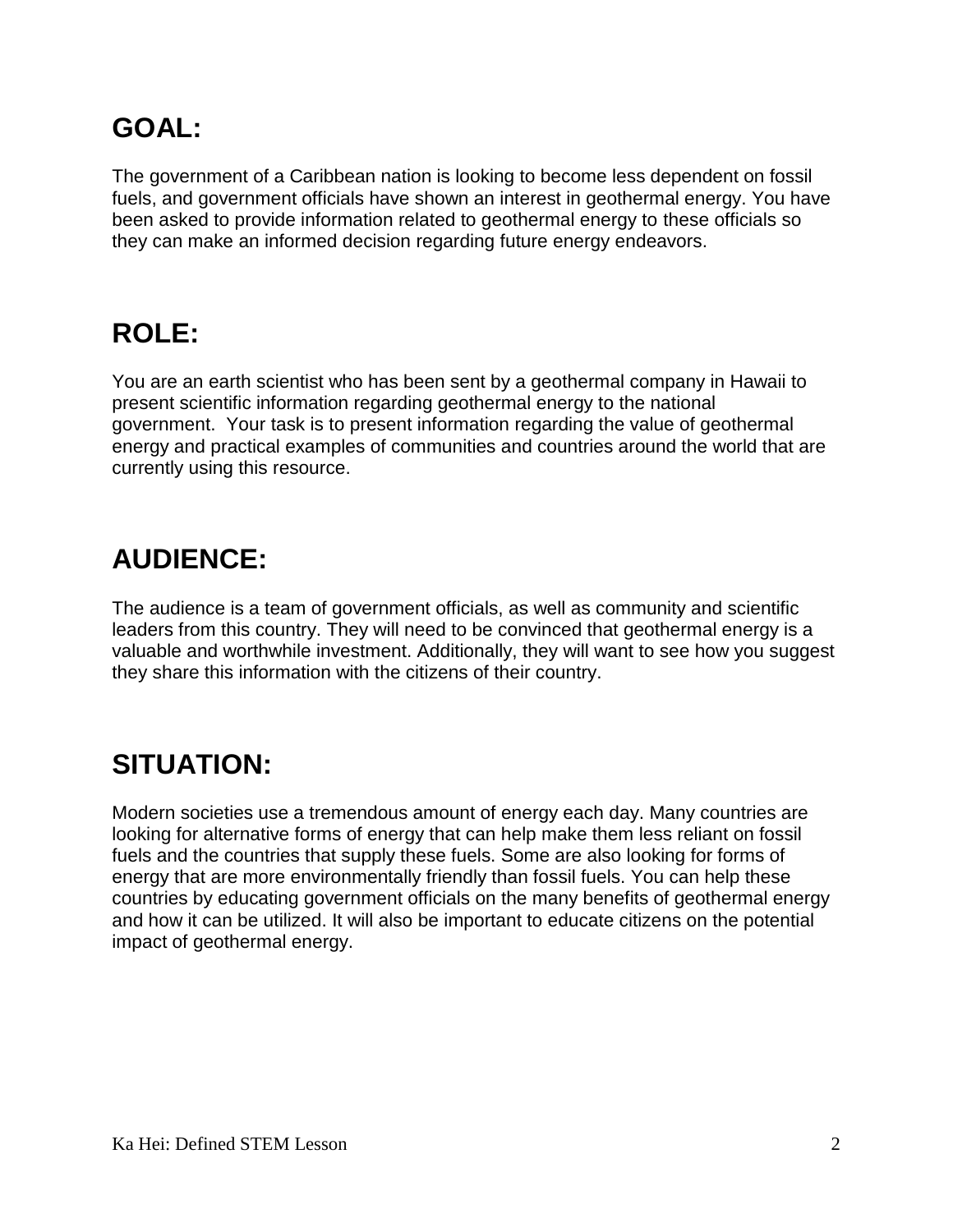#### **RESOURCES:**

Hawaii State Energy Office - Securing the Renewable Future » [Geothermal](http://energy.hawaii.gov/renewable-energy/geothermal) http://energy.hawaii.gov/renewable-energy/geothermal Puna [Geothermal](http://www.ormat.com/case-studies/puna-geothermal-venture-hawaii) Venture (PGV) Hawaii See attached PDF "1981 EIS Preparation Notice" Energy.gov - [Geothermal](http://energy.gov/eere/geothermal/geothermal-energy-us-department-energy) Energy http://energy.gov/eere/geothermal/geothermal-energy-us-department-energy Energy.gov - [Geothermal](http://energy.gov/eere/geothermal/geothermal-basics) Basics http://energy.gov/eere/geothermal/geothermal-basics Clean Energy Hawaii App \*contact [Denissa@MEDB.com](mailto:Denissa@MEDB.com) for free download https://itunes.apple.com/us/app/clean-energy-hawaii-stem/id399143221?mt=8

#### **PRODUCTS:**

#### **Brochure**

 Create an informational brochure to be distributed to the people of the country in order to educate them about this new energy source. This should be simple to read and should highlight the personal benefits, environmental benefits, and potential economic benefits. This brochure can be done by hand, with the use software, or through a web-based tool. In your brochure, be sure to compare geothermal energy to the traditional source of energy used to illustrate the many benefits and also point out any drawbacks. Be sure to include definitions of scientific vocabulary used, as many people will be unfamiliar with these terms. Also, include a chart or graph demonstrating in percentages, the financial gains or losses in the economy of other countries that have switched to geothermal energy sources.

#### **Oral Presentation**

 Develop a 2-3 minutes oral presentation using visual aids and multimedia resources as desired. The purpose of the presentation is to educate and convince the government that geothermal energy is an environmentally friendly and beneficial energy source for the people of this island.